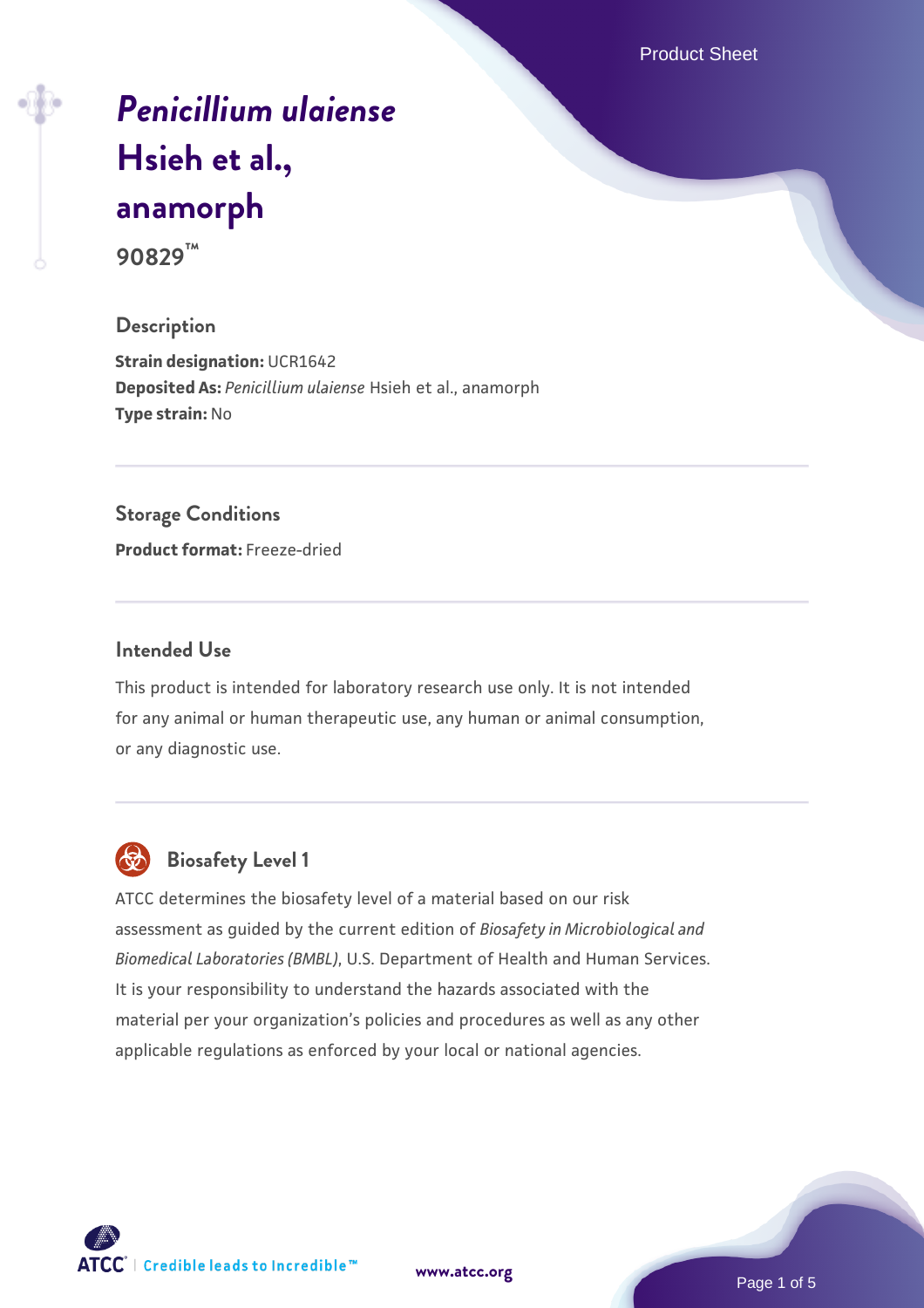ATCC highly recommends that appropriate personal protective equipment is always used when handling vials. For cultures that require storage in liquid nitrogen, it is important to note that some vials may leak when submersed in liquid nitrogen and will slowly fill with liquid nitrogen. Upon thawing, the conversion of the liquid nitrogen back to its gas phase may result in the vial exploding or blowing off its cap with dangerous force creating flying debris. Unless necessary, ATCC recommends that these cultures be stored in the vapor phase of liquid nitrogen rather than submersed in liquid nitrogen.

## **Certificate of Analysis**

For batch-specific test results, refer to the applicable certificate of analysis that can be found at www.atcc.org.

#### **Growth Conditions**

**Medium:**  [ATCC Medium 336: Potato dextrose agar \(PDA\)](https://www.atcc.org/-/media/product-assets/documents/microbial-media-formulations/3/3/6/atcc-medium-336.pdf?rev=d9160ad44d934cd8b65175461abbf3b9) **Temperature:** 24°C

#### **Material Citation**

If use of this material results in a scientific publication, please cite the material in the following manner: *Penicillium ulaiense* Hsieh et al., anamorph (ATCC 90829)

#### **References**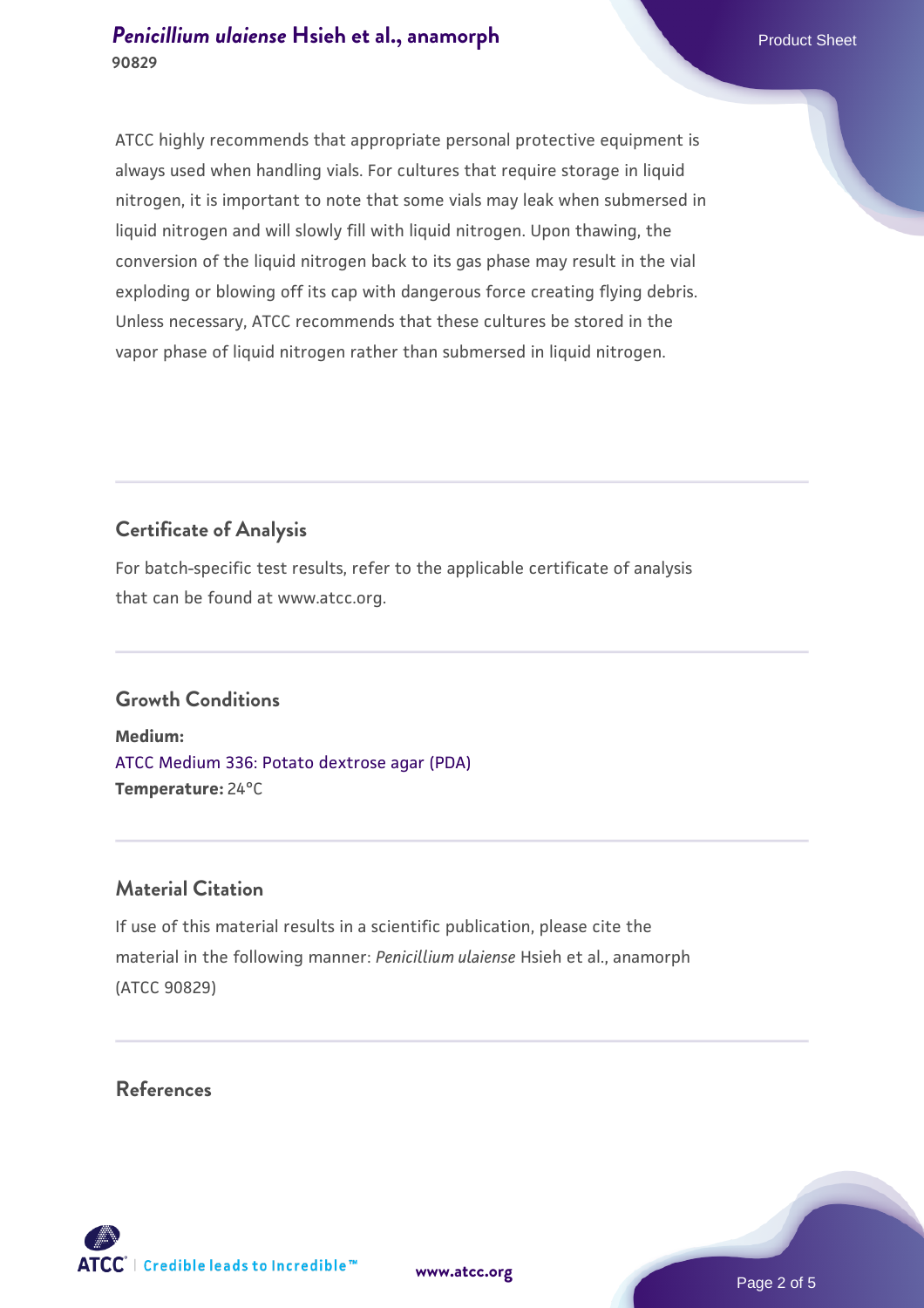References and other information relating to this material are available at www.atcc.org.

#### **Warranty**

The product is provided 'AS IS' and the viability of ATCC® products is warranted for 30 days from the date of shipment, provided that the customer has stored and handled the product according to the information included on the product information sheet, website, and Certificate of Analysis. For living cultures, ATCC lists the media formulation and reagents that have been found to be effective for the product. While other unspecified media and reagents may also produce satisfactory results, a change in the ATCC and/or depositor-recommended protocols may affect the recovery, growth, and/or function of the product. If an alternative medium formulation or reagent is used, the ATCC warranty for viability is no longer valid. Except as expressly set forth herein, no other warranties of any kind are provided, express or implied, including, but not limited to, any implied warranties of merchantability, fitness for a particular purpose, manufacture according to cGMP standards, typicality, safety, accuracy, and/or noninfringement.

#### **Disclaimers**

This product is intended for laboratory research use only. It is not intended for any animal or human therapeutic use, any human or animal consumption, or any diagnostic use. Any proposed commercial use is prohibited without a license from ATCC.

While ATCC uses reasonable efforts to include accurate and up-to-date information on this product sheet, ATCC makes no warranties or representations as to its accuracy. Citations from scientific literature and patents are provided for informational purposes only. ATCC does not warrant

**[www.atcc.org](http://www.atcc.org)**



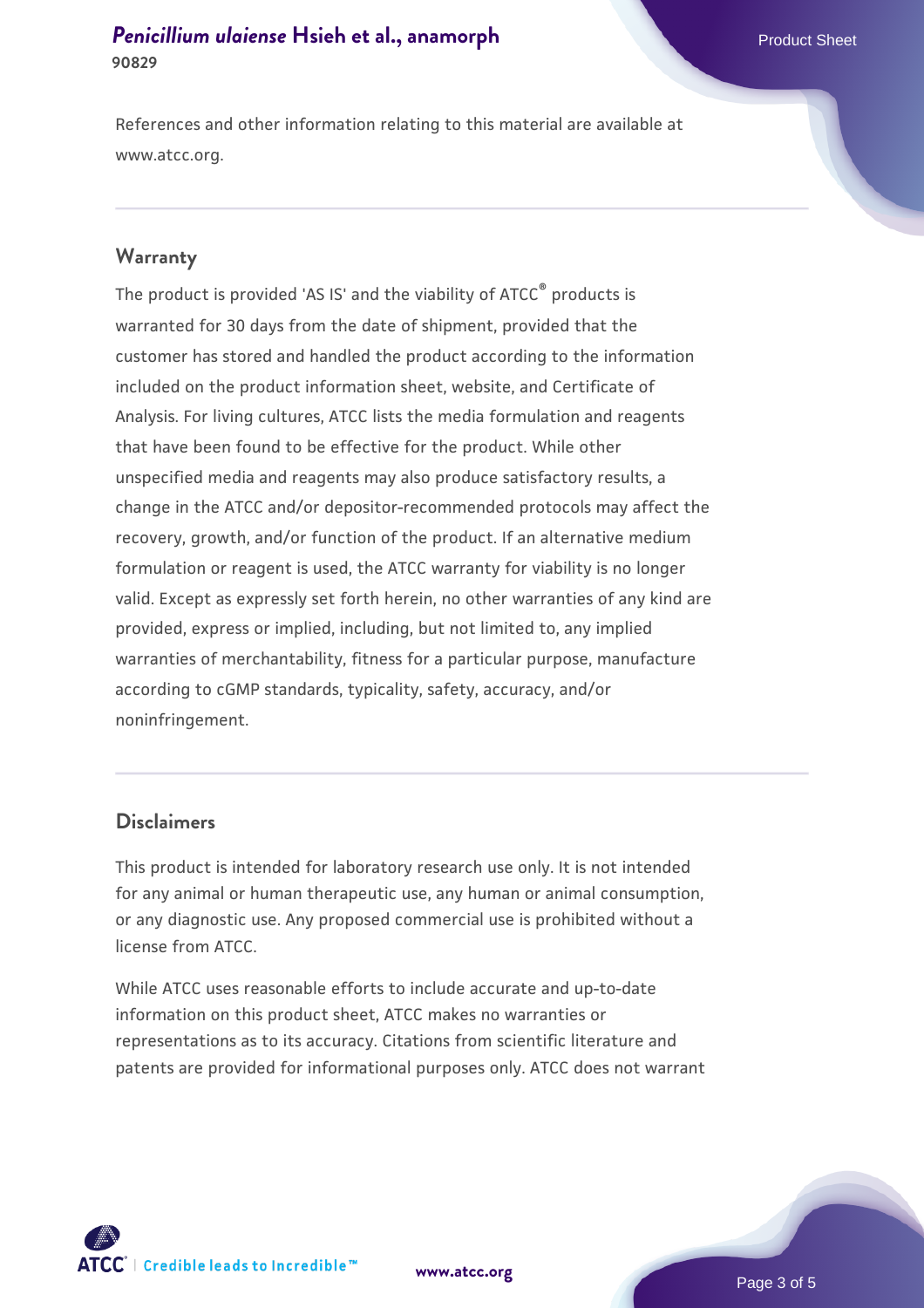that such information has been confirmed to be accurate or complete and the customer bears the sole responsibility of confirming the accuracy and completeness of any such information.

This product is sent on the condition that the customer is responsible for and assumes all risk and responsibility in connection with the receipt, handling, storage, disposal, and use of the ATCC product including without limitation taking all appropriate safety and handling precautions to minimize health or environmental risk. As a condition of receiving the material, the customer agrees that any activity undertaken with the ATCC product and any progeny or modifications will be conducted in compliance with all applicable laws, regulations, and guidelines. This product is provided 'AS IS' with no representations or warranties whatsoever except as expressly set forth herein and in no event shall ATCC, its parents, subsidiaries, directors, officers, agents, employees, assigns, successors, and affiliates be liable for indirect, special, incidental, or consequential damages of any kind in connection with or arising out of the customer's use of the product. While reasonable effort is made to ensure authenticity and reliability of materials on deposit, ATCC is not liable for damages arising from the misidentification or misrepresentation of such materials.

Please see the material transfer agreement (MTA) for further details regarding the use of this product. The MTA is available at www.atcc.org.

### **Copyright and Trademark Information**

© ATCC 2021. All rights reserved. ATCC is a registered trademark of the American Type Culture Collection.

#### **Revision**

This information on this document was last updated on 2021-05-19

#### **Contact Information**



**[www.atcc.org](http://www.atcc.org)**